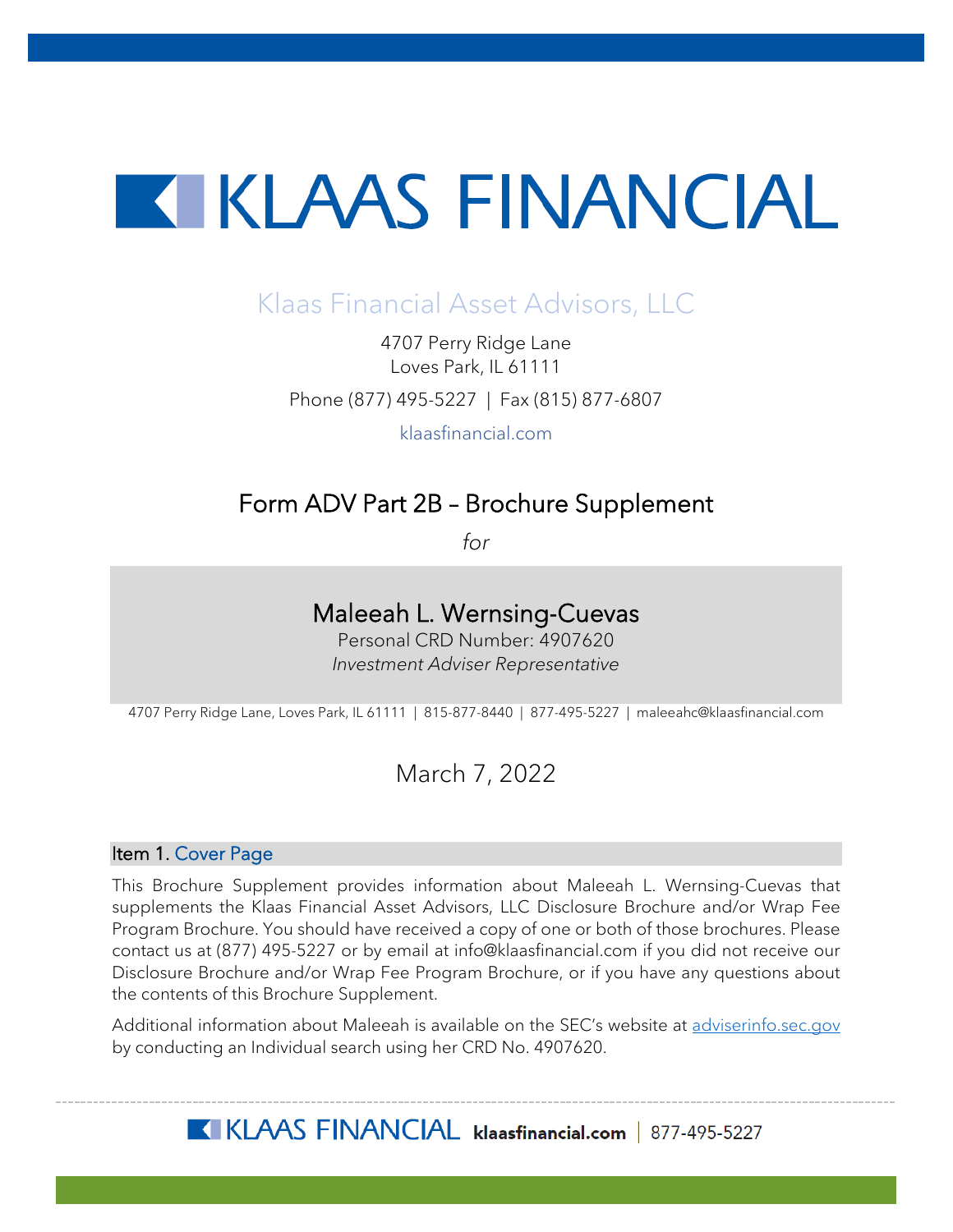

#### Item 2. Educational Background and Business Experience

Born: 1963

#### Educational Background

- ▶ Master of Business Administration MBA (2018) Judson University
- $\triangleright$  Certificate in Financial Planning (2016) Boston University
- ▶ Master's (1992) International Business Management/International Public Administration, Monterey Institute of International Studies
- ▶ Bachelor of Arts (1986) Cultural Anthropology and Marketing, San Diego State University

#### Business Background

| March 2007 - Present         | Klaas Financial Asset Advisors, LLC<br>Investment Adviser Representative  |
|------------------------------|---------------------------------------------------------------------------|
| July 2020 - September 2020   | Securities America, Inc.<br>Registered Representative                     |
| May 2006 - July 2020         | Investacorp, Inc.<br>Registered Representative                            |
| January 2007 - November 2015 | <b>Investacorp Advisory Services</b><br>Investment Adviser Representative |

#### Item 3. Disciplinary Information

Maleeah has no disciplinary information to disclose.

#### Item 4. Other Business Activities

Maleeah is licensed to offer insurance products through various insurance companies. Clients are not obligated to purchase insurance products through Maleeah. However, if clients choose to do so, then she will receive a commission, and a conflict of interest exists.

#### Item 5. Additional Compensation

Maleeah has an ownership interest in Klaas Financial Asset Advisors, LLC, and receives economic benefit from the overall profitability of the firm. In addition, she receives a salary and